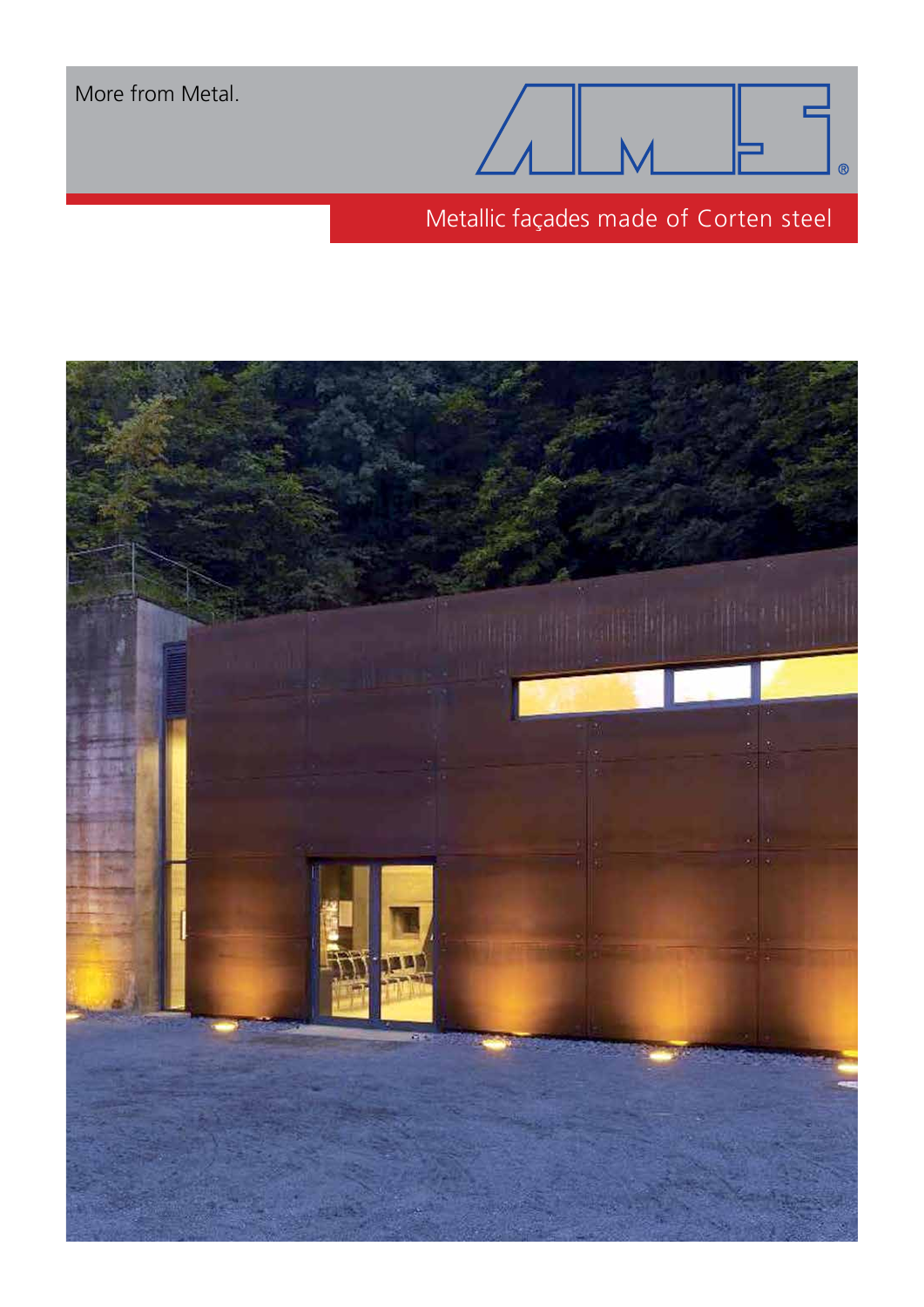

Weathering patina for individual designs

Façades made of corten steel are something very special. Corten is a weathering steel which gets its natural rust-like patina by a protective layer on its surface under the influence of the weather.

Corten steel is therefore especially suitable for constructions which require an innovative and characteristic design – if in arts or architecture.



Art School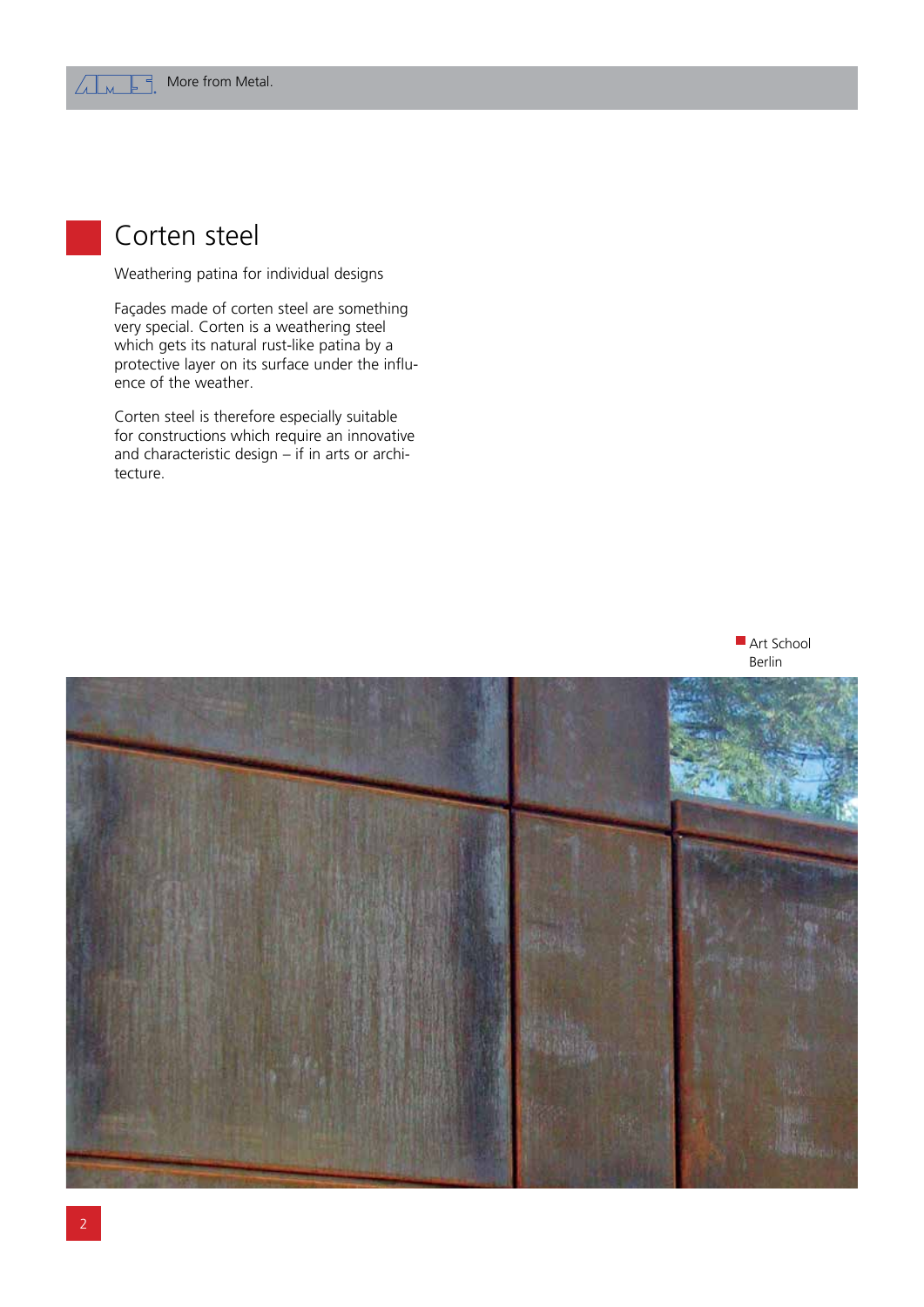

- Government Bunker Bad Neuenahr-Ahrweiler
- Baker Hughes Celle



Rheintor Square Worms

Marburg



 $\overline{\mathbf{w}}$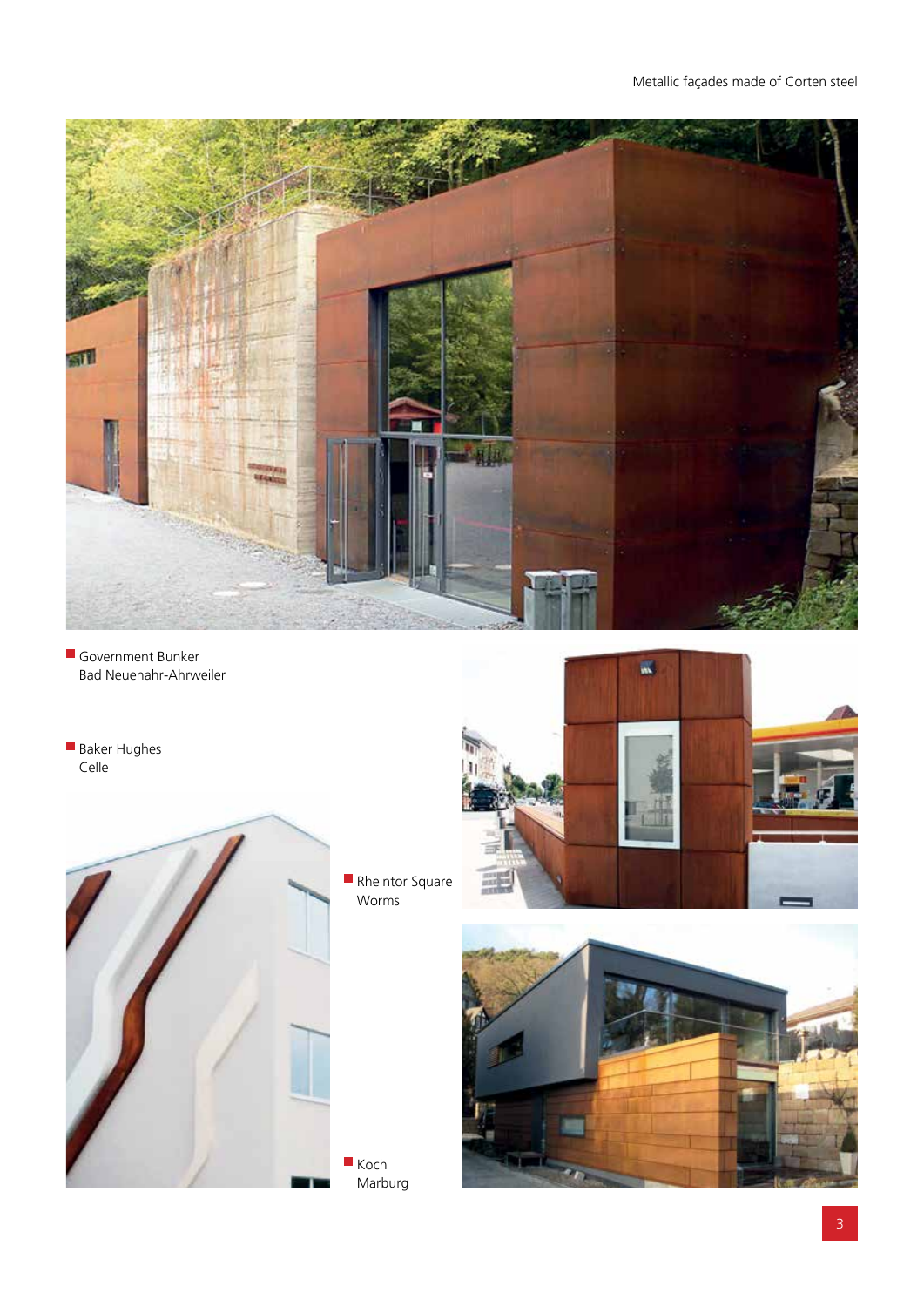

Art School Berlin Baker Hughes Celle Dino de Cecco Luxembourg Gardens Bad-Oeynhausen Government Bunker Bad Neuenahr Koch Marburg Maleika Willich Parish Hall Riedberg Rheintor Square Worms



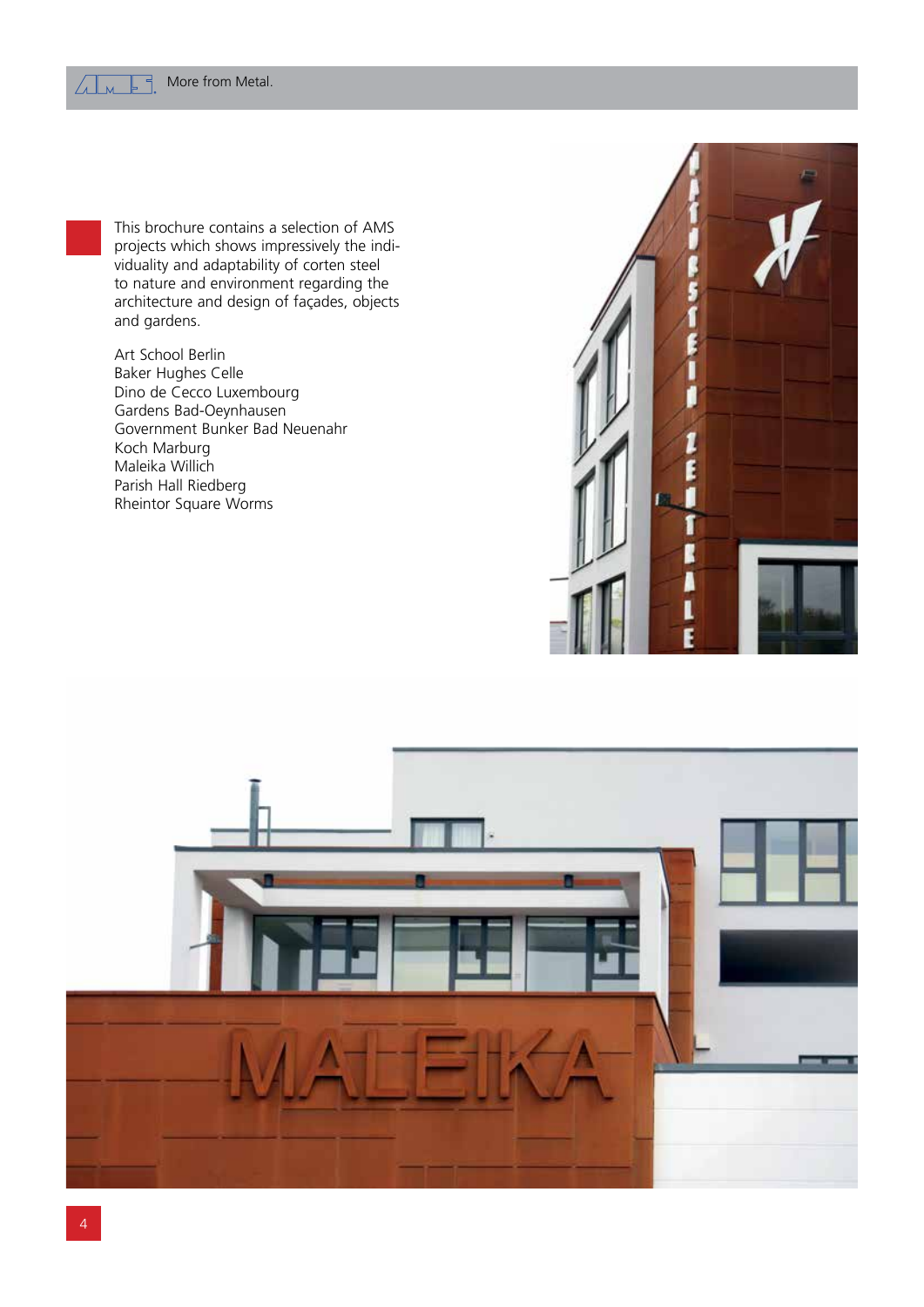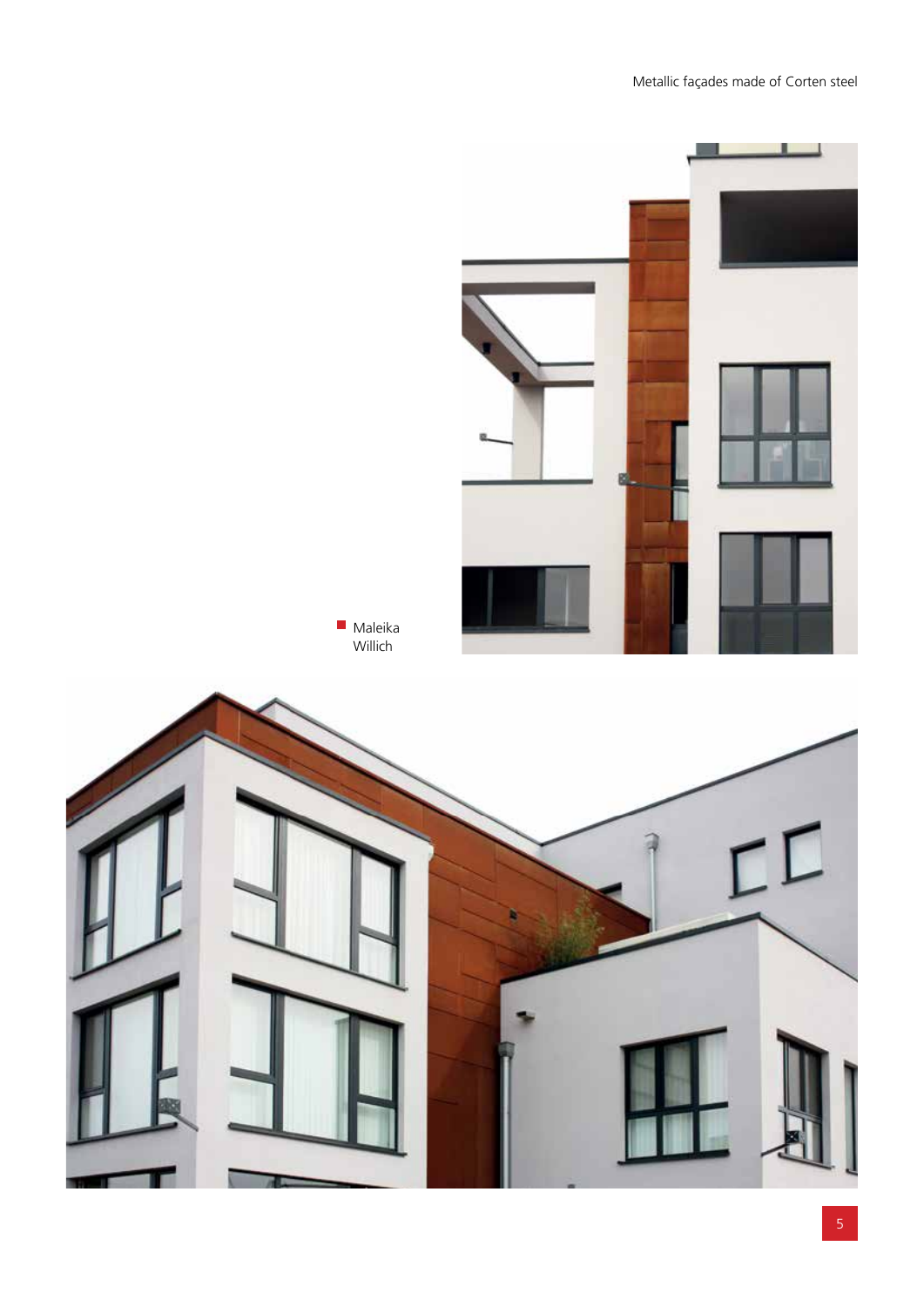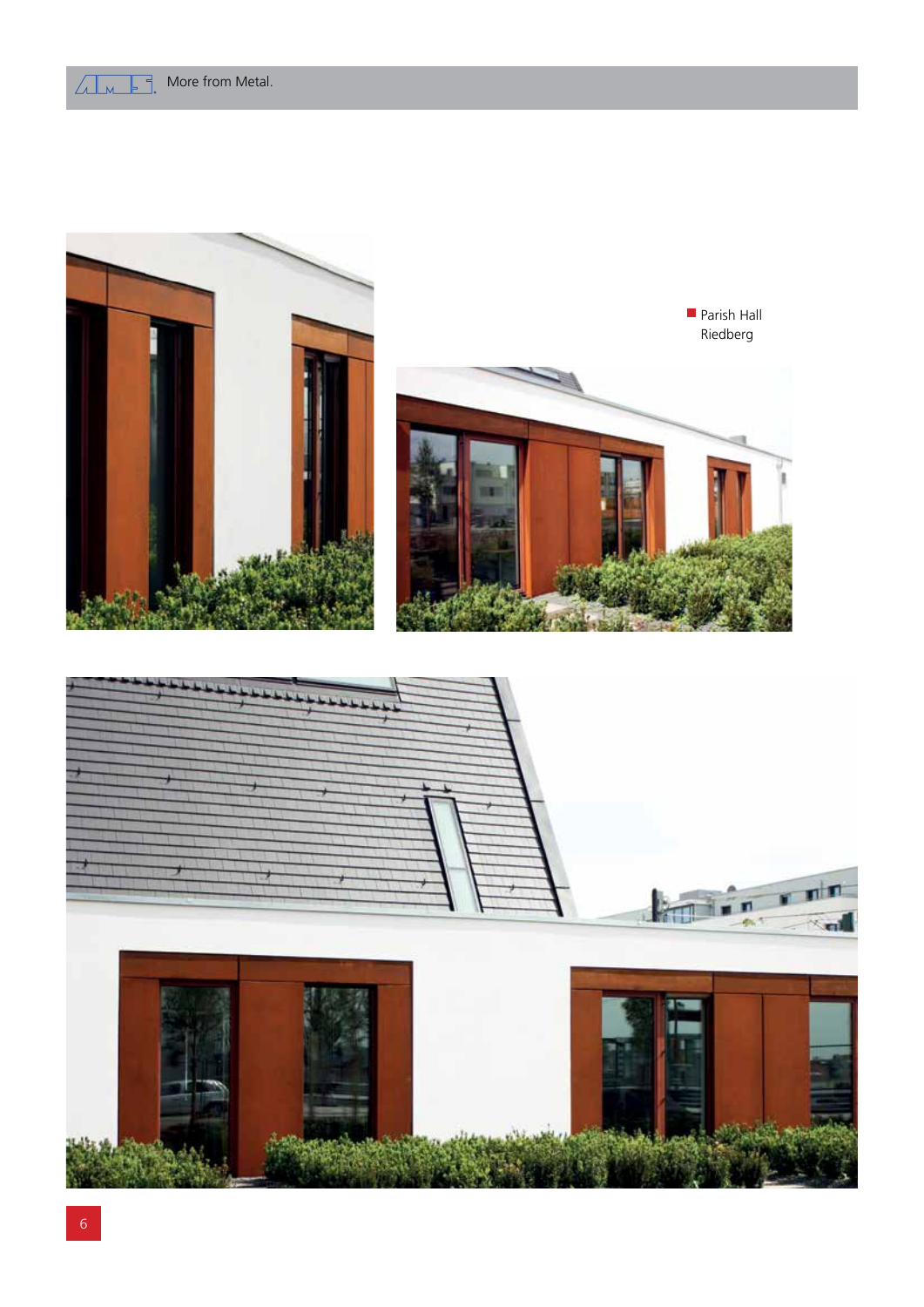

**Gardens** Bad-Oeynhausen